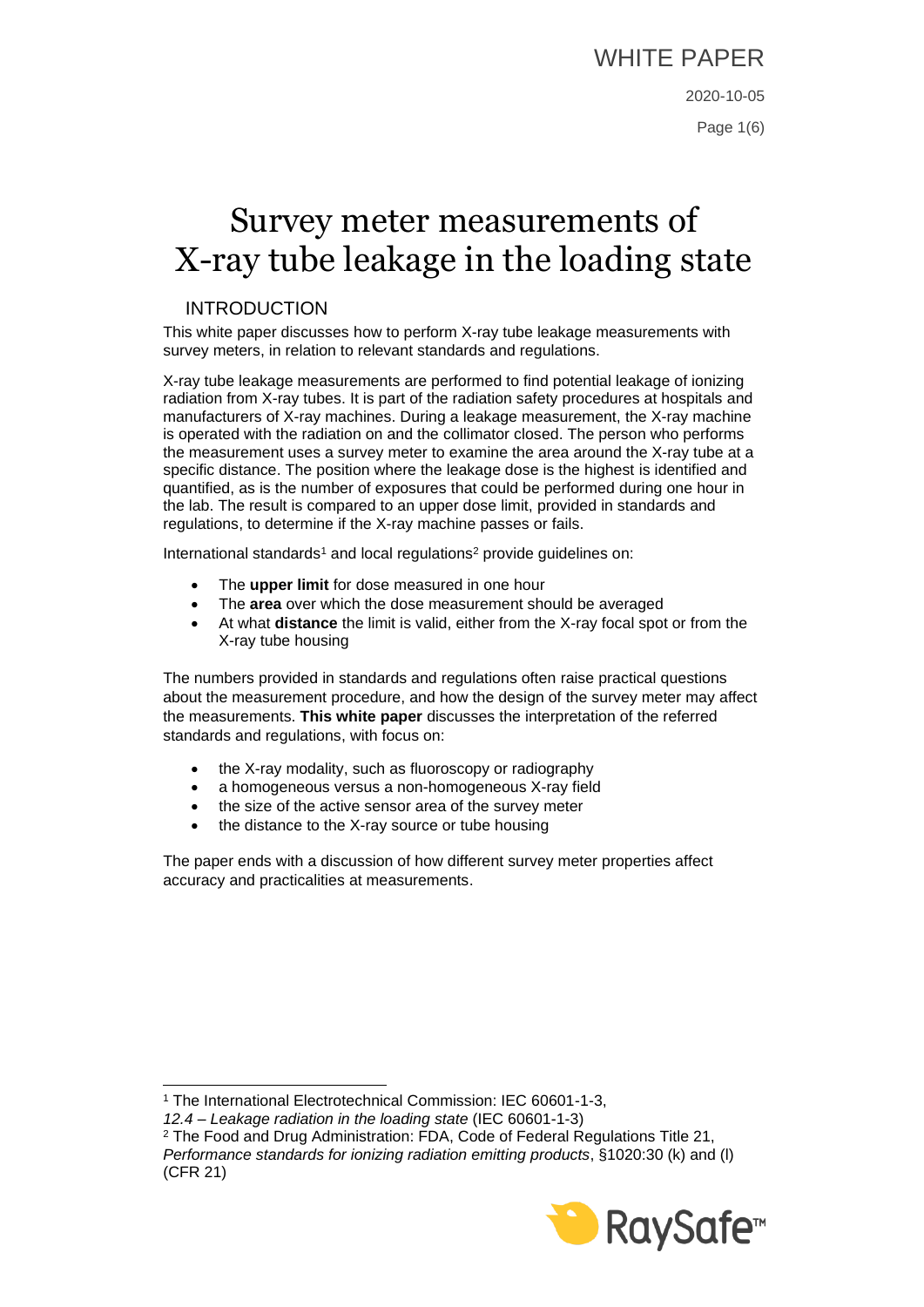Page 2(6)

## WHAT TO MEASURE – DOSE OR DOSE RATE

Is dose or dose rate a better measure at leakage measurements? The answer depends on what modality you measure on, *e.g*. fluoroscopy or radiography.

The referred standards and regulations provide upper limits for the **dose** from leakage **measured in one hour** (the busiest hour) in the lab. However, how the radiation is distributed over time is different depending on modality, Figure 1.

**Continuous** or **repetitively pulsed** radiation is used at a low average dose rate to provide visual guidance during interventional procedures, or study other real-time processes. The equipment can conservatively be estimated to be in use 100 % of the time. Therefore, the measured maximum average **dose rate** can be used to estimate the maximum dose in one hour. Note that the measurement must be longer than the stabilization time of the survey meter, which may be up to a minute at low dose rates.

In **radiography**, imaging is performed at much higher dose rates but with an exposure time in the range of milliseconds. The short exposure time makes it hard to quantify the dose rate. A better approach is to use the maximum single-exposure leakage **dose**, produced from the least favorable exposure settings for clinical use, **multiplied with the maximum number of such exposures** that can take place during one hour in the lab.





**Conclusions & Discussion:** For continuous or repetitively pulsed radiation, the dose in one hour can be estimated from the measured maximum average dose rate. For exposures, the leakage dose from one exposure, and the maximum number of procedures in the lab in one hour, need to be considered to avoid over-estimating the leakage.

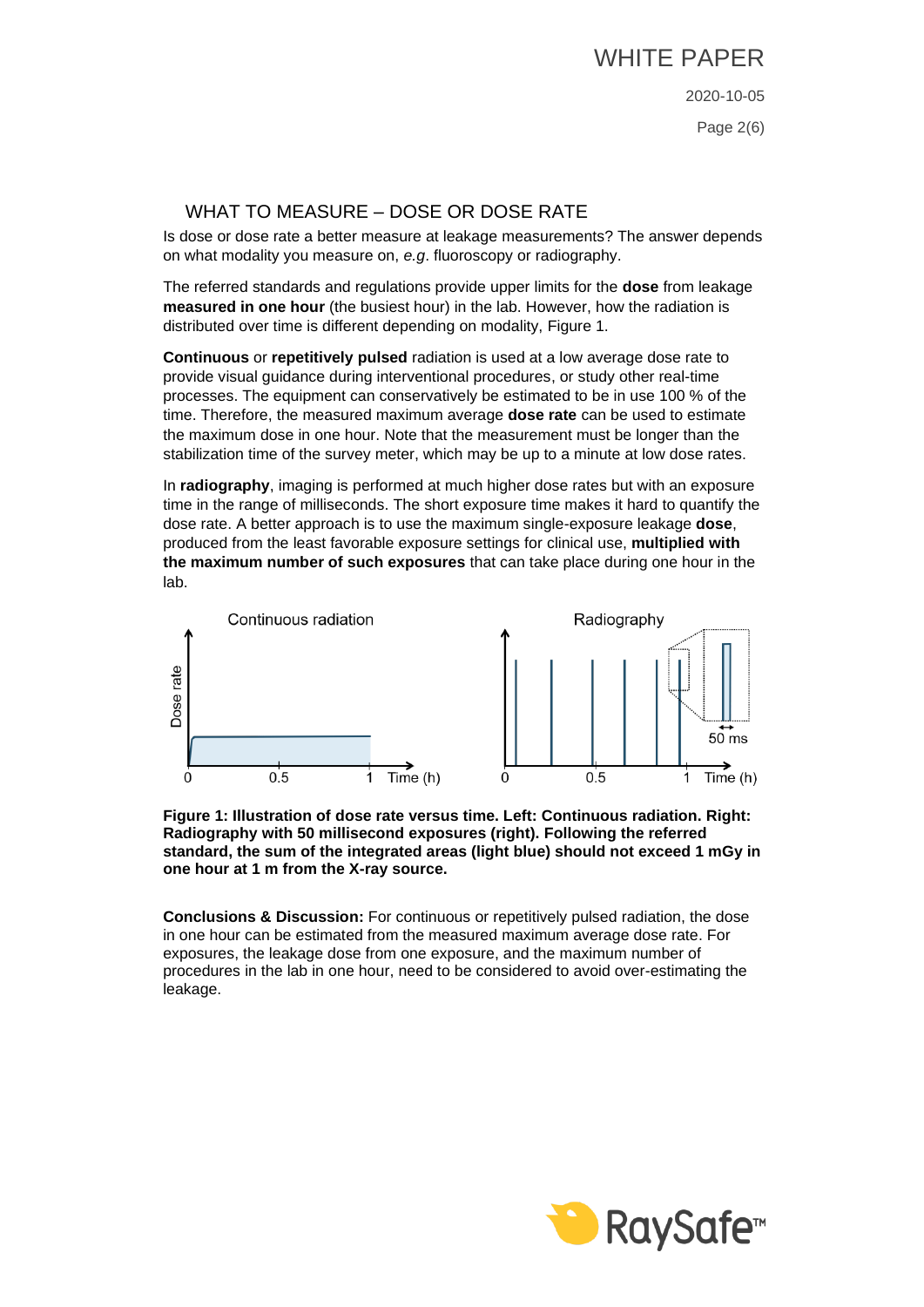Page 3(6)

#### HOW TO FIND LEAKAGE

How many measurements are needed to ensure that the worst spot of leakage is detected? The answer greatly depends on assumptions on the properties of the radiation, *e.g.*, if the radiation field is **homogeneous** or **non-homogeneous**.

Figure 2 illustrates these two extremes. P1, P2 and P3 represent three different positions where dose measurements are performed, all at a 1 m distance from the Xray source. Dose is assumed to be averaged over an area of 100 cm<sup>2</sup> with no linear dimensions exceeding 20 cm (as stated in the referred standards and regulations). The active sensor area of the survey meter is facing the X-ray source directly.



**Figure 2: Illustration of a) a homogeneous X-ray field and b) a non-homogeneous X-ray field, with ionizing radiation shown in red. The black dot symbolizes the Xray source. P1, P2 and P3 mark three measurement positions for a radiation survey meter and are all at a 1 m distance from the X-ray source.**

In a **homogeneous** field (Figure 2a), the measured dose value at a 1 m distance from the X-ray source will be the same in position P1, P2 and P3. This value also represents the peak dose. In a homogeneous field, it is therefore enough to measure dose in **one** (any) position at a 1 m distance from the source to find the peak dose value.

In the **non-homogeneous** field (Figure 2b), the dose readings in position P1, P2 and P3 will be different. You may have found the peak value for dose in position P1, but to be sure you would, in theory, need to perform enough leakage measurements to cover the entire sphere at a 1 m distance from the X-ray source. To cover a sphere with a radius of 1 m with a sensor area of 100 cm<sup>2</sup> requires at least **1257** measurements**.**

**Conclusions & Discussion:** Theoretically, leakage measurements in a homogeneous field require one measurement only, while a non-homogeneous field requires more than a thousand. In real life, the X-ray field is likely to be at least somewhat nonhomogeneous, while it is unlikely that there is time to perform thousands of measurements for each X-ray machine. A pragmatic way would be to pay special attention to areas that may be occupied by people, and areas where the X-ray equipment is known to have the most leakage, from previous experience. In the end, while standards and regulations provide guidelines, it is the person performing the measurements on site who needs to take responsibility for the radiation environment for staff and patients, given the local measurement conditions and environmental factors.

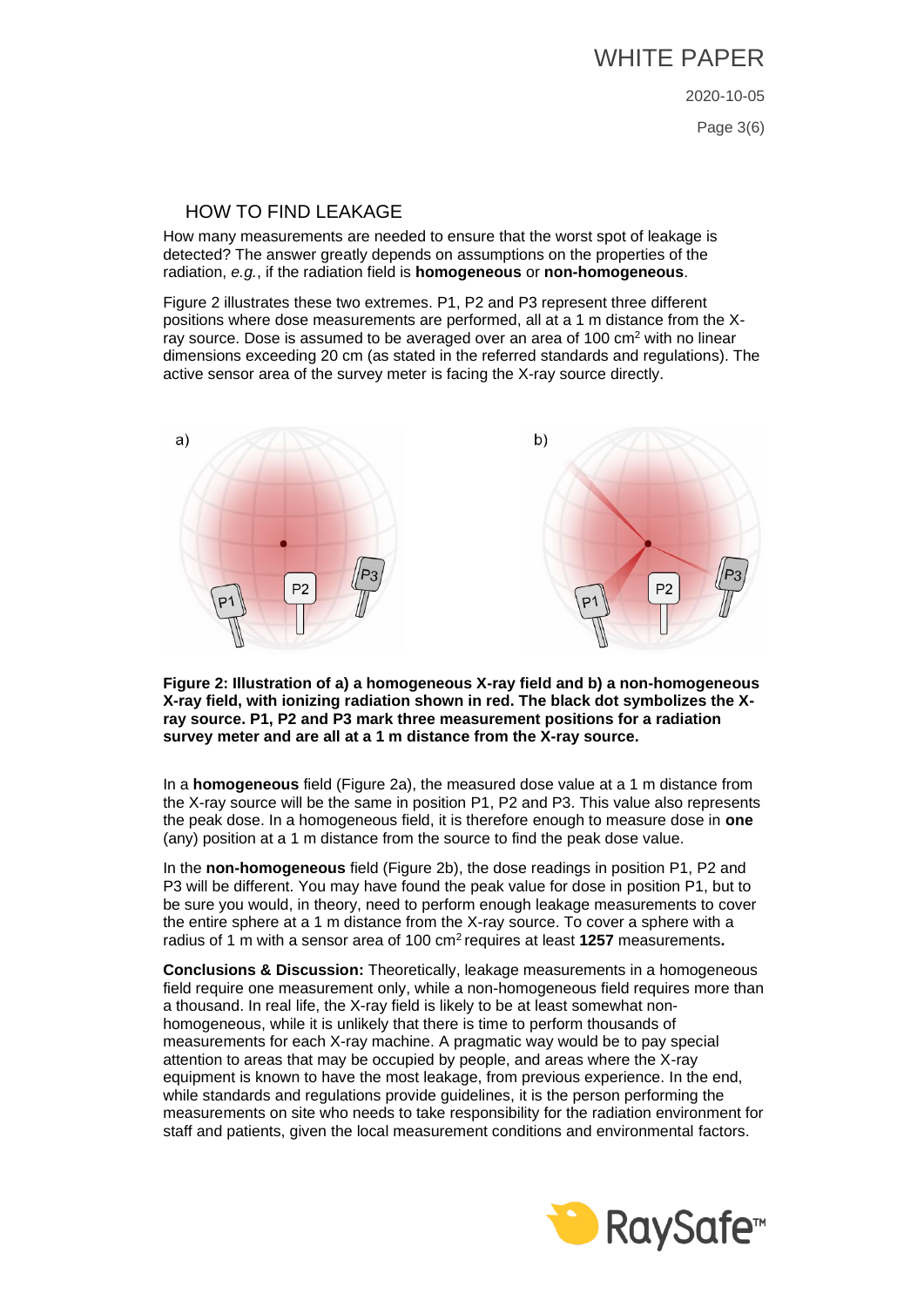Page 4(6)

#### SENSOR SIZE

In the previous example, the measured dose was assumed to be averaged over an area of 100 cm<sup>2</sup>, as stated in the referred standards. But what happens if the physical sensor is of a different size?

As discussed in the previous chapter, if the radiation field is **homogeneous**, the measured dose is the same in all points on the surface of a sphere with a radius of 1 m from the X-ray source. In this case, the sensor size also does not matter, since the dose averaged over *any* area will be the same. It only takes one measurement in any point, with a sensor of any size, to find the peak dose value (assuming that the sensor design gives negligible distance deviations from the spherical surface).

If the radiation field is **non-homogeneous**, the sensor size will have an impact. Figure 3 illustrates three sensor areas of different sizes, named Sensor 100 (100 cm<sup>2</sup>), Sensor 50 (50 cm<sup>2</sup>) and Sensor 150 (150 cm<sup>2</sup>). All three are hit by leakage radiation of the same intensity and size, at a 1 m distance from the X-ray source.

Sensor 50 will show a higher dose value than Sensor 100 since the radiation field covers a higher percentage of the sensor area of Sensor 50. On the other hand, a smaller sensor area requires more measurements in order to ensure that the leakage is detected. Importantly, Sensor 150 may underestimate the dose, since the leakage is averaged over a larger area than stated in the referred standard.



**Figure 3: Illustration of three active sensor areas with sizes of 100, 50 and 150 cm<sup>2</sup> , respectively. All sensor areas are placed at a 1 m distance from the X-ray source and hit by the same amount of radiation, shown in red.**

**Conclusions & Discussion:** A sensor of a size smaller than 100 cm<sup>2</sup> will never underestimate the dose, which could happen in a non-homogenous field with a sensor larger than 100 cm<sup>2</sup>. Therefore, it is safe to use the smaller sensor, provided that enough measurements are made to cover the same area.

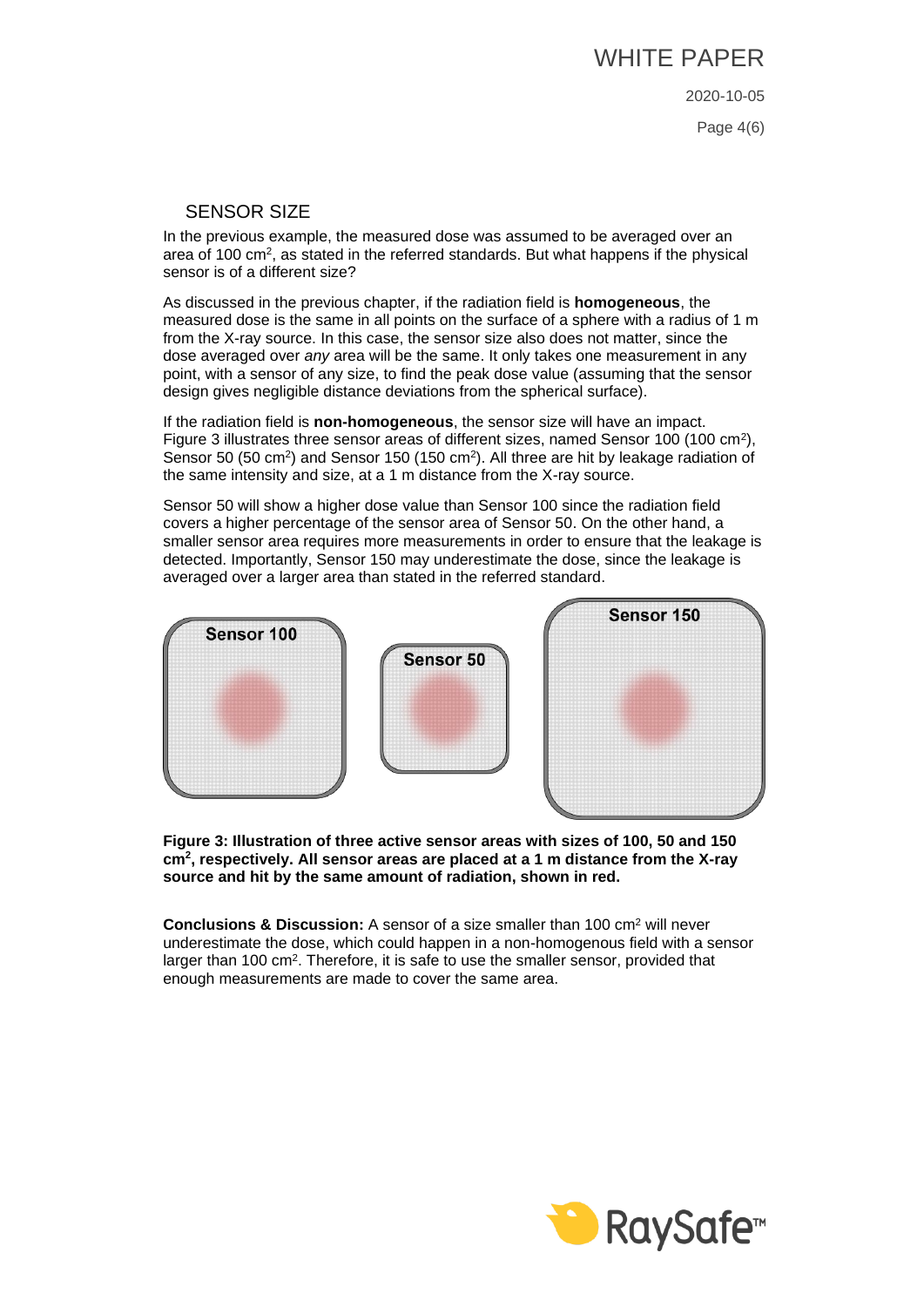Page 5(6)

#### REFERENCE DISTANCE

In the examples above, the distance between the sensor area and the X-ray source is one meter. What happens if this distance is shorter, or longer?

The referred standard gives an upper limit for the dose measured at one meter from the **focal spot** (not the tube housing) of the X-ray machine. While there is no explicit requirement to perform measurements at a one-meter distance, it is highly important that the dose limit is given at a specific distance, since ionizing radiation follows the inverse square law: Halving the distance to the X-ray source means quadrupling the dose. In other words, if the measurement distance changes, so does the upper dose limit, and quite dramatically.

The inverse square law is commonly used to calculate how dose varies with the distance to the X-ray source. However, for leakage measurements there are additional factors to consider:

- The relationship between primary and scattered radiation changes with the distance to the X-ray source.
- Close to the X-ray source, the inverse square law may not be applicable.
- Variations in size and shape of the X-ray tube housing, as well as the survey meter, affects how the measurement can be performed, practically.

Therefore, measurements at other distances than one meter – and especially close to the X-ray source – may not be in line with the referred standard, even if the dose limit is recalculated.

**Conclusions & Discussion:** It is practical to measure leakage dose at a one-meter distance from the X-ray source, since it enables direct comparisons with the upper dose limit given in the referred standard. Changes in distance affects the dose limit and the relationship between primary and leakage radiation. Avoid measurements close to the X-ray source with a recalculated dose limit, since the inverse square law may not be applicable at short distances.